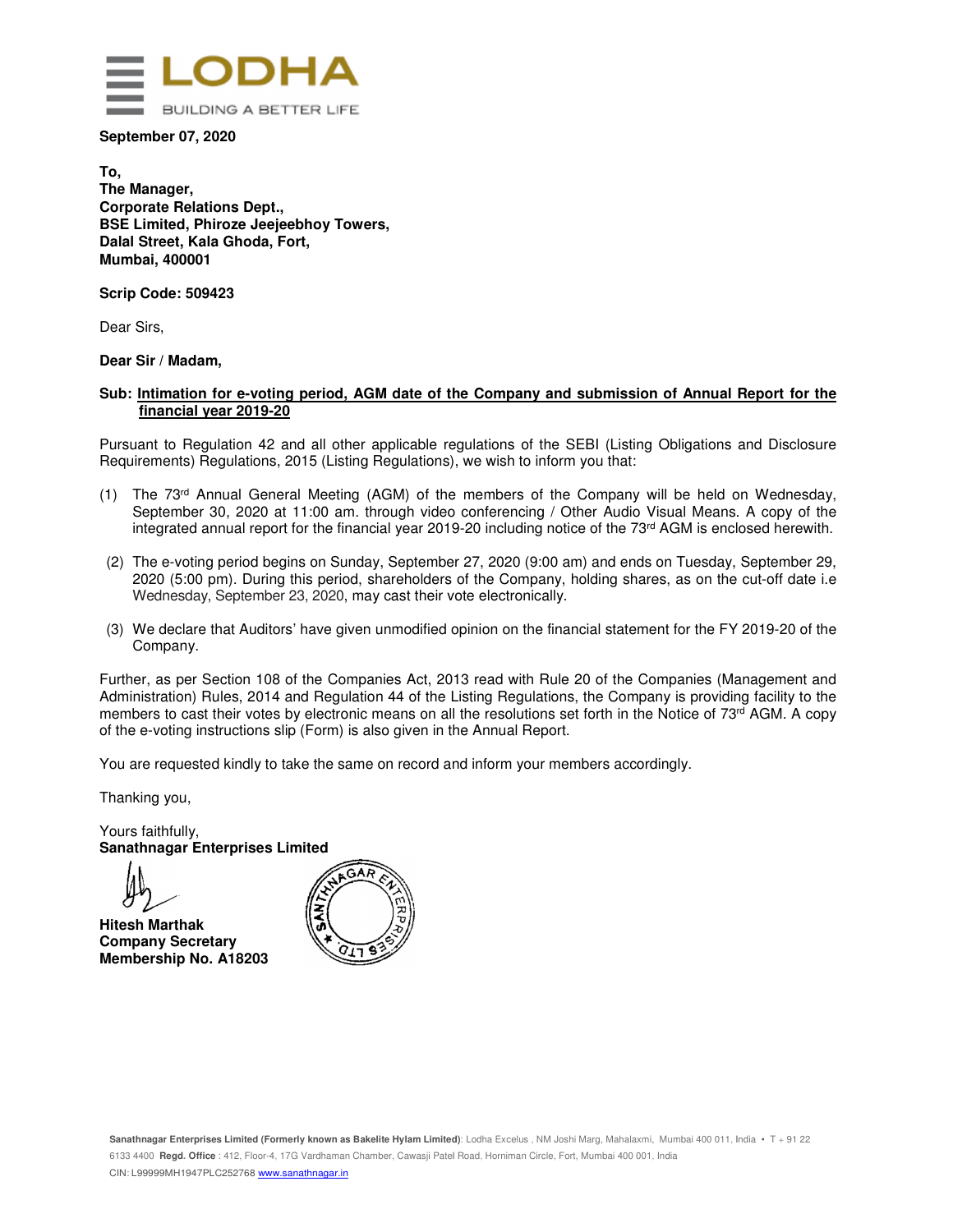# **SANATHNAGAR ENTERPRISES LIMITED**

## **73rd ANNUAL REPORT FINANCIAL YEAR 2019-20**

IN VIEW OF GREEN INITIATIVES INITIATED BY THE GOVT. OF INDIA, MINISTRY OF CORPORATE AFFAIRS, WE REQUEST YOU TO REGISTER YOUR EMAIL ID WITH THE REGISTRAR AND SHARE TRANSFER AGENT, IF YOU ARE HOLDING SHARES IN PHYSICAL MODE AND WITH YOUR DEPOSITORY PARTICIPANT, IF YOU ARE HOLDING SHARES IN DEMATERIALISED FORM.

SEBI HAS MANDATED THAT SECURITIES OF LISTED COMPANIES CAN BE TRANSFERRED ONLY IN DEMATERIALISED FORM W.E.F. APRIL 1, 2019. ACCORDINGLY THE COMPANY / ITS RTA HAS STOPPED ACCEPTING ANY FRESH LODGEMENT OF TRANSFER OF SHARES IN PHYSICAL FORM. MEMBERS HOLDING SHARES IN PHYSICAL FORM ARE ADVISED TO AVAIL OF THE FACILITY OF DEMATERIALISATION.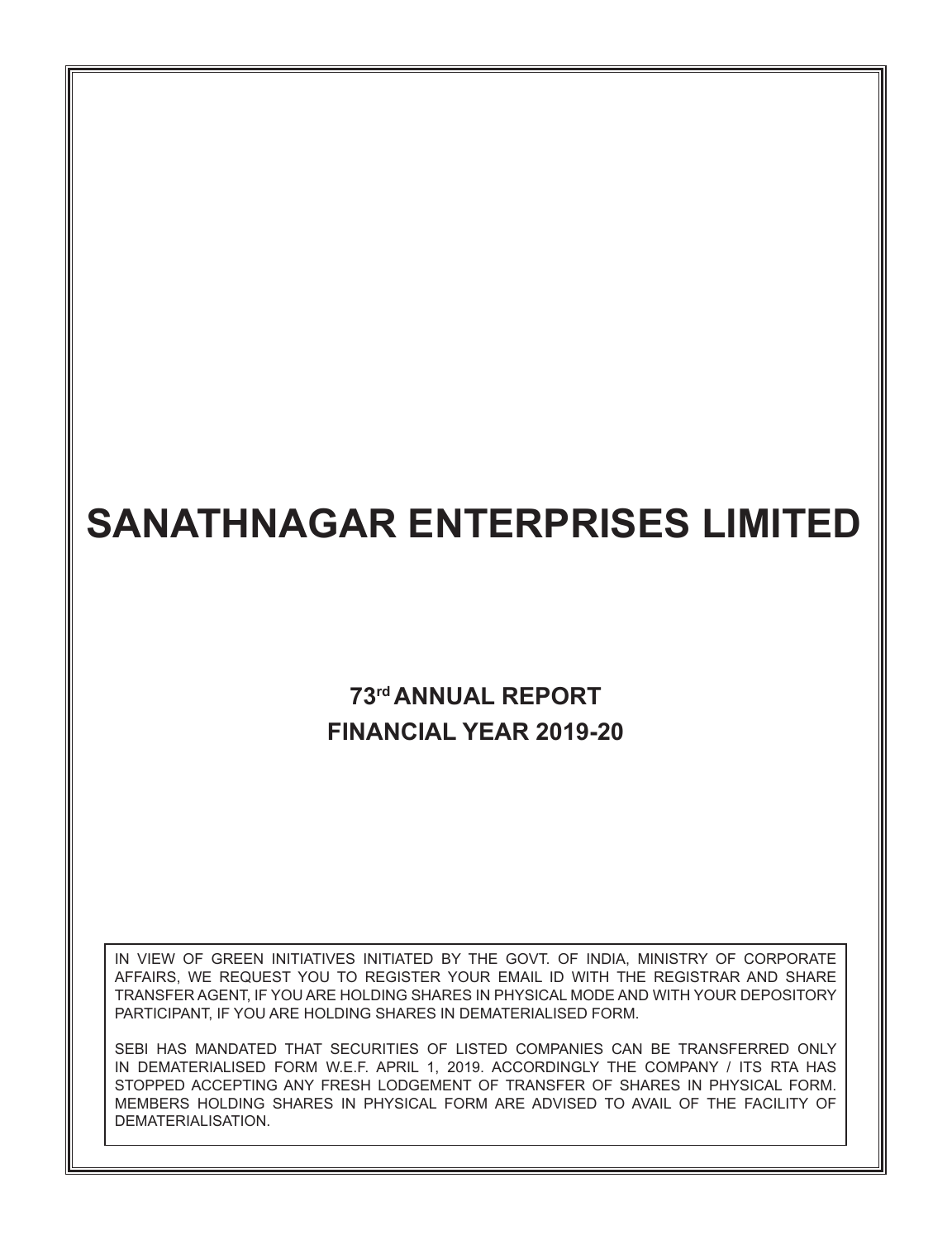### **CORPORATE INFORMATION**

#### **BOARD OF DIRECTORS**

| Ms. Sanjyot Rangnekar | Non-Executive Director |
|-----------------------|------------------------|
| Mr. Bhushan Shah      | Independent Director   |
| Mr. Vinod Shah        | Independent Director   |

#### **KEY MANAGERIAL PERSONNEL**

| Mr. Martin Godard    | Manager                                |
|----------------------|----------------------------------------|
| Mr. Sumit Kumar Jain | <b>Chief Financial Officer</b>         |
| Mr. Hitesh Marthak   | Company Secretary & Compliance Officer |

#### **STATUTORY AUDITORS**

MSKA & Associates, Chartered Accountants

| <b>BANKERS</b> | <b>HDFC Bank Limited</b>    |
|----------------|-----------------------------|
|                | Kotak Mahindra Bank Limited |

#### **REGISTERED OFFICE**

412, 17G Vardhaman Chamber, Cawasji Patel Road, Horniman Circle, Fort, Mumbai-400 001 Tel.: +91.22.61334400 Fax: +91.22.23024550 Website: www.sanathnagar.in E-mail: investors.sel@lodhagroup.com

#### **CORPORATE OFFICE**

Lodha Excelus, 10<sup>th</sup> floor, Apollo Mills Compound, N.M Joshi Marg, Mahalaxmi, Mumbai 400011 Tel.: +91.22.61959674 Fax: +91.22.23024420

#### **REGISTRAR & TRANSFER AGENT**

CIL Securities Limited 214, Raghava Ratna Towers, Chirag Ali Lane, Hyderabad - 500 001. Andhra Pradesh, India Telephone No.: +91-040–23203155 Fax: +91 40 23203028 Email: rta@cilsecurities.com

#### **TABLE OF CONTENTS**

| <b>Contents</b>                                | Page<br>No. |
|------------------------------------------------|-------------|
| Notice to Members                              | 3           |
| Directors' Report                              | 11          |
| Auditors' Report                               | 36          |
| <b>Balance Sheet</b>                           | 44          |
| Statement of Profit & Loss                     | 45          |
| <b>Cash Flow Statement</b>                     | 46          |
| Notes forming part of the Financial Statements | 48          |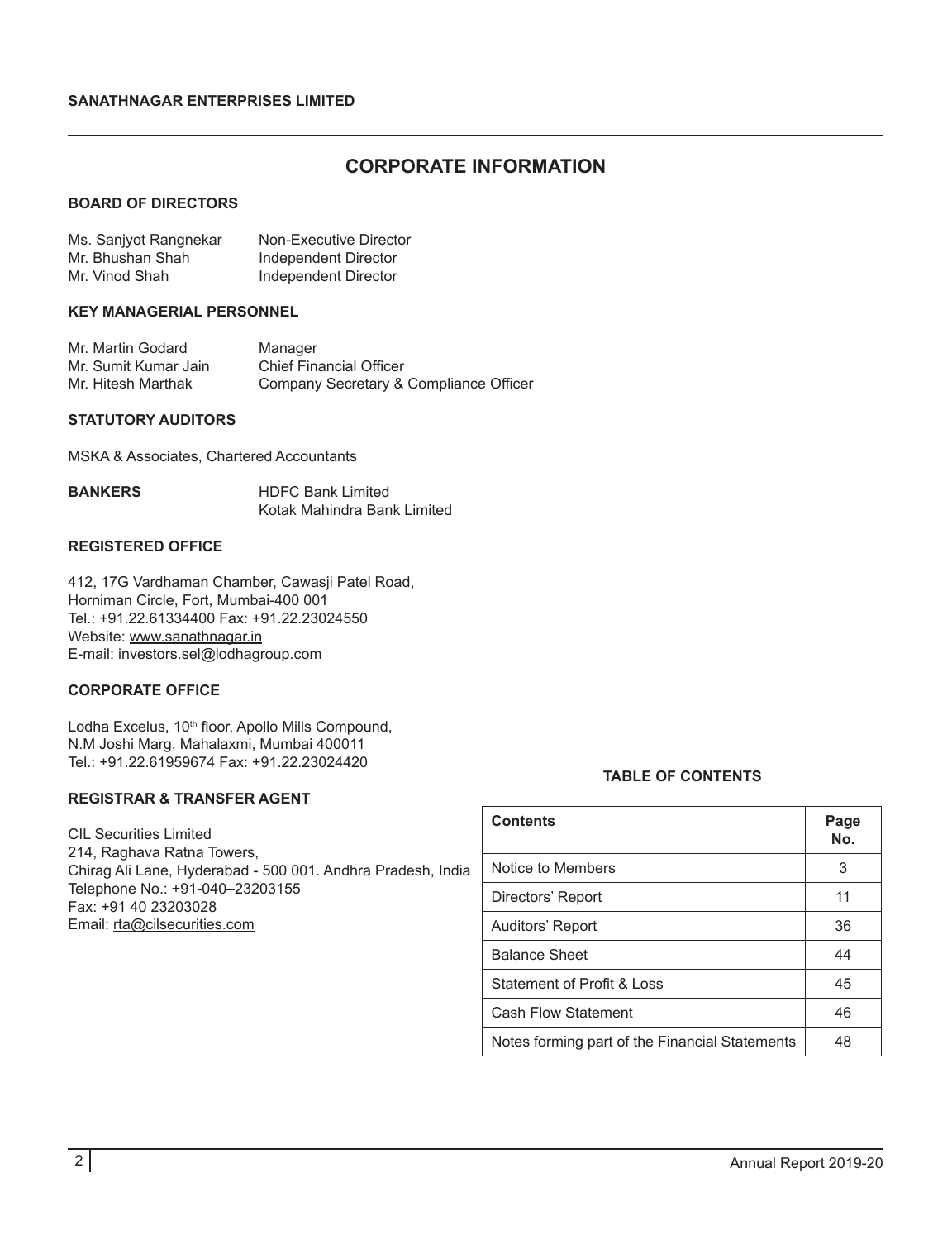#### **NOTICE**

**NOTICE** is hereby given that the **73RD ANNUAL GENERAL MEETING** of the Members of Sanathnagar Enterprises Limited will be held on Wednesday, September 30, 2020, at 11.00 a.m. through video conferencing / Other Audio Visual Means to transact the following business:

#### **ORDINARY BUSINESS:**

1. To receive, consider and adopt the Audited Financial Statements of the Company for the financial year ended March 31, 2020, together with the Reports of the Board of Directors and the Auditors thereon and in this regard pass the following resolution as an Ordinary Resolution:

**"RESOLVED THAT** the audited financial statement of the Company for the financial year ended March 31, 2020 and the reports of the Board of Directors and Auditors thereon, as circulated to the members, be and are hereby considered and adopted."

2. To appoint a director in place of Ms. Sanjyot Rangnekar (DIN: 07128992), who retires by rotation and being eligible, offers herself for re-appointment.

> **For and on behalf of Board Sanathnagar Enterprises Limited**

> > **Hitesh Marthak CompanySecretary Membership No. : A18203**

**Date: June 9, 2020 Place: Mumbai**

#### **Registered Office:**

412, Floor- 4, 17G Vardhaman Chamber, Cawasji Patel Road, Horniman Circle, Fort, Mumbai-400001 CIN L99999MH1947PLC252768 Telephone No.:+9122-23024400 Fax No. : +9122-23024550 Website : www.sanathnagar.in E-mail : investors.sel@lodhagroup.com

#### **NOTES:**

- 1) Considering the present Covid-19 pandemic, the Ministry of Corporate Affairs ("MCA") has vide its circular dated May 5, 2020 read together with circulars dated April 8, 2020 and April 13, 2020 (collectively referred to as "MCA Circulars") and Circular No. SEBI/HO/CFD/CMD1/CIR/P/2020/79 dated May 12, 2020 issued by the Securities and Exchange Board of India ("SEBI Circular") permitted convening the Annual General Meeting ("AGM" / "Meeting") through Video Conferencing ("VC") or Other Audio Visual Means ("OAVM"), without the physical presence of the members at a common venue. In accordance with the MCA Circulars, provisions of the Companies Act, 2013 ('the Act') and the Securities and Exchange Board of India (Listing Obligations and Disclosure Requirements) Regulations, 2015 ("SEBI Listing Regulations"), the AGM of the Company is being held through VC / OAVM. The deemed venue for the AGM shall be the Corporate Office of the Company at 10th Floor, Lodha Excelus, N.M. Joshi Marg, Mahalaxmi, Mumbai 400011. Pursuant to MCA Circulars and SEBI Circulars, this annual report is being sent by email only.
- 2) Generally, a member entitled to attend and vote at the meeting is entitled to appoint a proxy to attend and vote on a poll instead of himself/herself and the proxy need not be a member of the Company. Since this AGM is being held through VC / OAVM pursuant to the MCA Circulars, physical attendance of members has been dispensed with. Accordingly, the facility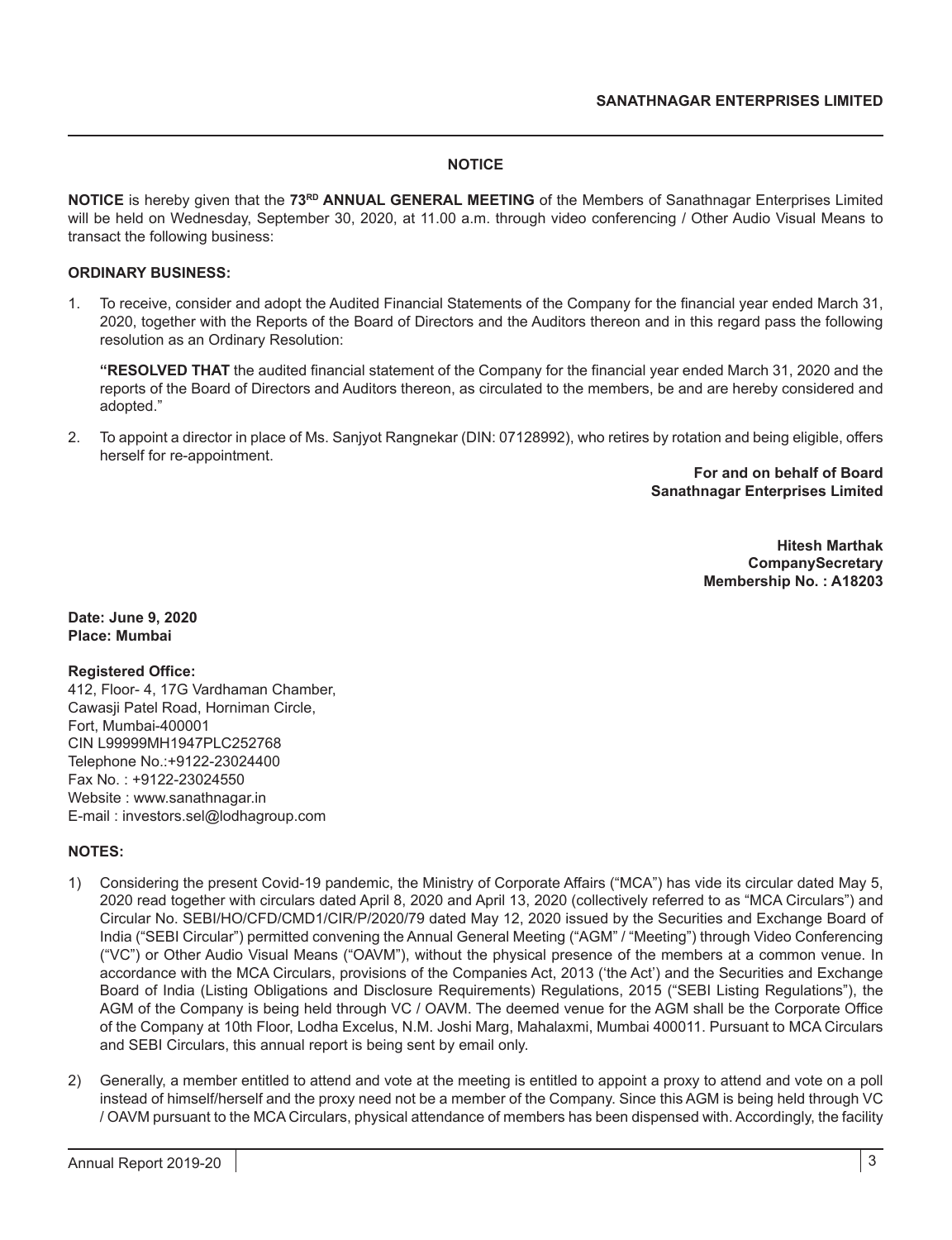for appointment of proxies by the members will not be available for the AGM and hence the Proxy Form and Attendance Slip are not annexed hereto. However, the Body Corporates are entitled to appoint authorised representatives to attend the AGM through VC/OAVM and participate thereat and cast their votes through e-voting. The resolution authorising for the aforesaid shall be sent to the Company at investors.sel@lodhagroup.com with a copy marked to cs.shravangupta@ gmail.com, a scrutiniser and NSD at evoting@nsdl.co.in

- 3) The Members can join the AGM in the VC/OAVM mode 15 minutes before and after the scheduled time of the commencement of the Meeting by following the procedure mentioned in the Notice. The facility of participation at the AGM through VC/OAVM will be made available for 1,000 members on first come first served basis. This will not include large Shareholders (Shareholders holding 2% or more shareholding), Promoters, Institutional Investors, Directors, Key Managerial Personnel, the Chairpersons of the Audit Committee, Nomination and Remuneration Committee and Stakeholders Relationship Committee, Auditors etc. who are allowed to attend the AGM without restriction on account of first come first served basis.
- 4) The attendance of the Members attending the AGM through VC/OAVM will be counted for the purpose of reckoning the quorum under Section 103 of the Companies Act, 2013.
- 5) Since the AGM will be held through VC/ OAVM, the route map of the venue of the Meeting is not annexed hereto.
- 6) In line with the MCA Circulars, the Notice calling the AGM has been uploaded on the website of the Company at www.sanathnagar.in.The Notice may also be accessed from the websites of the Stock Exchanges i.e. BSE Limited at www.bseindia.com and the AGM Notice is also available on the website of NSDL (agency for providing the Remote e-Voting facility) i.e. www.evoting.nsdl.com.
- 7) Members holding shares in physical form in multiple folios in identical names or joint holding in the same order of names are requested to write to the Company's Registrar and Share Transfer agent, CIL Securities Limited, 214, Raghava Ratna Towers, Chirag Ali Lane, Hyderabad - 500 001. Andhra Pradesh, India Telephone No.: +91-040-23203155 Email Id: rta@ cilsecurities.com enclosing their original share certificate to enable them to consolidate the holdings into one folio.
- 8) The Register of Directors and Key Managerial Personnel and their shareholding maintained under Section 170 of the Act, the Register of Contracts or Arrangements in which the directors are interested, maintained under Section 189 of the Act, and the relevant documents referred to in the Notice will be available electronically for inspection by the members during the AGM.
- 9) All documents referred to in the Notice will also be available electronically for inspection without any fee by the members from the date of circulation of this Notice up to the date of AGM. Members seeking to inspect such documents can send an email to investors.sel@lodhagroup.com
- 10) In terms of Rule 18 of the Companies (Management and Administration) Rules, 2014, the Company may give notice through electronic mode addressing to the person entitled to receive such e-mail as per the records of the Company or as provided by the depository, provided that the Company shall provide an advance opportunity atleast once in a financial year, to the member to register his e-mail address and changes therein and such request may be made by only those members who have not got their email ID recorded or to update a fresh email ID and not from the members whose e-mail IDs are already registered. In view of the above, the Company hereby request the members who have not updated their email IDs to update the same with their respective Depository Participant(s) or the **CIL Securities Limited**, the Registrar and Transfer Agent of the Company. Further, the members holding shares in electronic mode are requested to keep their email addresses updated with the Depository Participants. Members holding shares in the physical mode are also requested to update their email addresses by writing to the Registrar and Transfer Agent of the Company quoting their folio number(s).
- 11) Members holding shares in dematerialized form are requested to intimate all changes pertaining to their bank details, National Electronic Clearing Service (NECS) and Electronic Clearing Service (ECS) mandates, nominations, power of attorney, change of address, change of name, e-mail address, contact numbers, etc., to their Depository Participant (DP). Changes intimated to the DP will then be automatically reflected in the Company's record which will help the Company and the Company's R&T Agent to provide efficient and better services. Members holding shares in physical form are requested to intimate such changes either to the Company or to the Company's R&T Agent.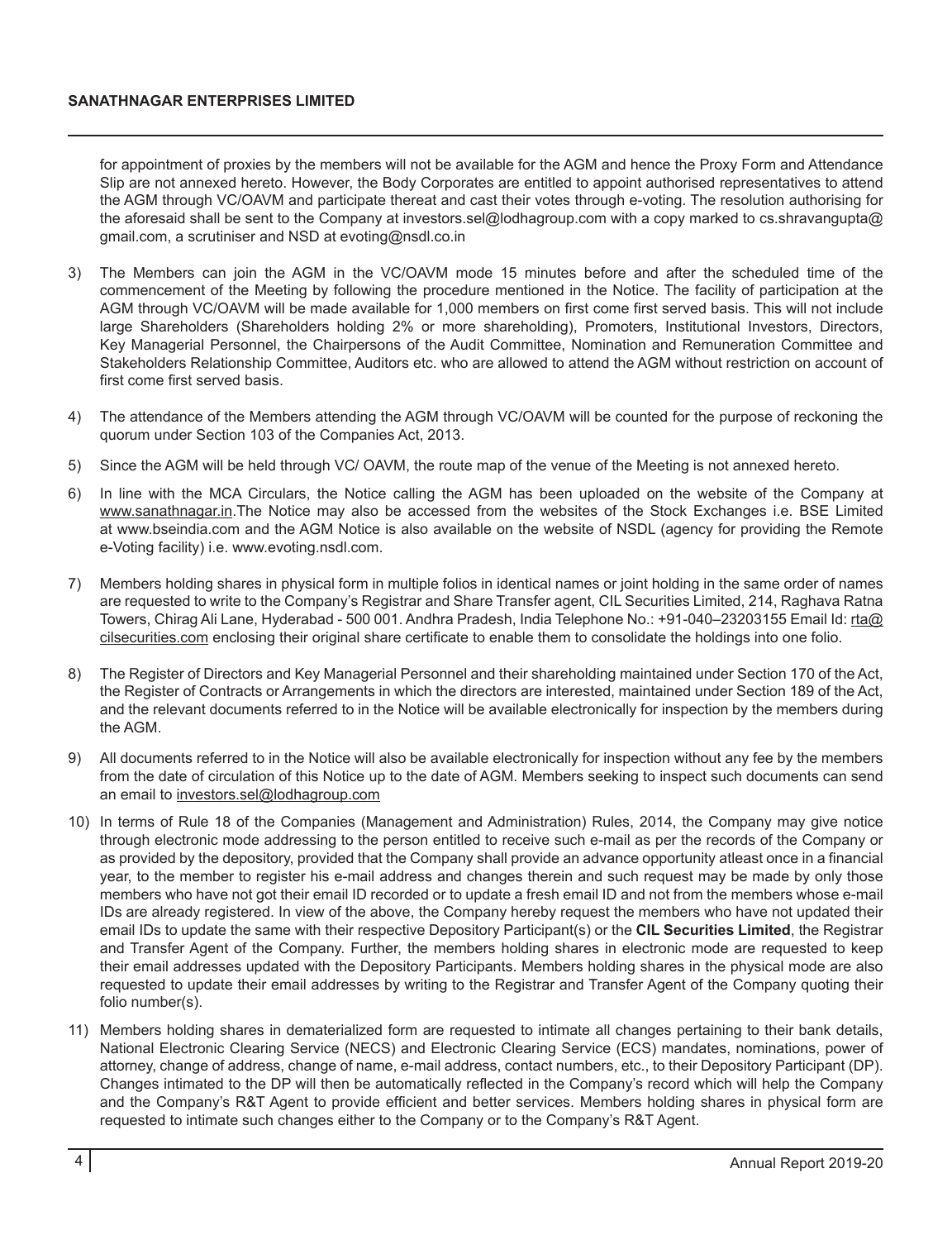- 12) The Securities and Exchange Board of India (SEBI) has mandated submission of Permanent Account Number (PAN) by every participant in the securities market. Members holding shares in demat form are, therefore, requested to submit PAN details to the Depository Participants with whom they are maintaining their demat accounts. Members holding shares in physical form can submit their PAN details to R&T Agent of the Company.
- 13) Members who would like to express their views or ask questions during the meeting will be required to register themselves as speaker by sending e-mail to the Company Secretary at investors.sel@lodhagroup.com from their registered e-mail address, mentioning their name, DP ID and Client ID / folio number and mobile number. Only those Members who have registered themselves as speaker by 10.30 a.m. on Monday, 28<sup>th</sup> September, 2020 will be able to speak at the meeting. Further, Members who would like to have their questions / queries responded to during the AGM are requested to send such questions / queries in advance within the aforesaid date and time, by following similar process as stated above..
- 14) Members holding shares of the Company as on Wednesday, September 23, 2020 (cut-off date), shall be entitled to vote by e-voting and at the Meeting of the Company. A person who is not a member as on the cut-off date should treat this notice for information purpose only.
- 15) A Statement pursuant to Section 102 (1) of the Companies Act, 2013 ("the Act"), relating to the Special Business to be transacted at the Meeting is annexed hereto.
- 16) In terms of Section 152 of the Act, Ms. Sanjyot Rangnekar, retires by rotation at the Meeting and being eligible, offers herself for re-appointment. The Nomination and Remuneration Committee of the Board and the Board of Directors of the Company has recommended her re-appointment.
- 17) The additional information in respect of re-appointment of Ms. Sanjyot Rangnekar as Director, liable to retire by rotation, pursuant to the provisions of Securities and Exchange Board of India (Listing Obligations and Disclosure Requirements) Regulations, 2015 and the Secretarial Standard on General Meetings, are provided as Annexure 1 to the Explanatory Statement.
- 18) Ms. Sanjyot Rangnekar is interested in the Ordinary Business as set out at Item No. 2 of the Notice with respect to her re- appointment. The relatives of Ms. Sanjyot Rangnekar may also be deemed to be interested in the said Resolution to the extent of their shareholding interest, if any, in the Company. Save and except the above, none of the Directors / Key Managerial Personnel of the Company / their Relatives are, in any way, concerned or interested, financially or otherwise, in the Ordinary Resolution set out under Item No. 2.
- 19) The Company is providing facility for voting by electronic means (e-voting) through an electronic voting system which will include remote e-voting as prescribed by the Companies (Management and Administration) Rules, 2014 as presently in force and the business set out in the Notice will be transacted through such voting. Information and instructions including details of User ID and password relating to such e-voting are provided as follows:
	- a. Pursuant to the provisions of Section 108 of the Companies Act, 2013 read with Rule 20 of the Companies (Management and Administration) Rules, 2014 (as amended) and Regulation 44 of SEBI (Listing Obligations & Disclosure Requirements) Regulations 2015 (as amended), and the MCA Circulars, the Company is providing facility of remote e-voting to its Members in respect of the business to be transacted at the AGM. For this purpose, the Company has entered into an agreement with National Securities Depository Limited (NSDL) for facilitating voting through electronic means, as the authorized agency. The facility of casting votes by a member using remote e-voting system as well as venue voting on the date of the AGM will be provided by NSDL.
	- b. Any person, who acquires shares of the Company and becomes member of the Company after the dispatch of the notice and holding shares as of the cut-off date i.e., Wednesday, September 23, 2020 may obtain their login ID and password by sending a request at evoting@nsdl.co.in However, if you are already registered with NSDL for remote e-voting then you can use your existing user ID and password for casting your vote.
	- c. The voting rights of the members shall be in proportion to the number of equity shares held by them as on the cut-off date Wednesday, September 23, 2020.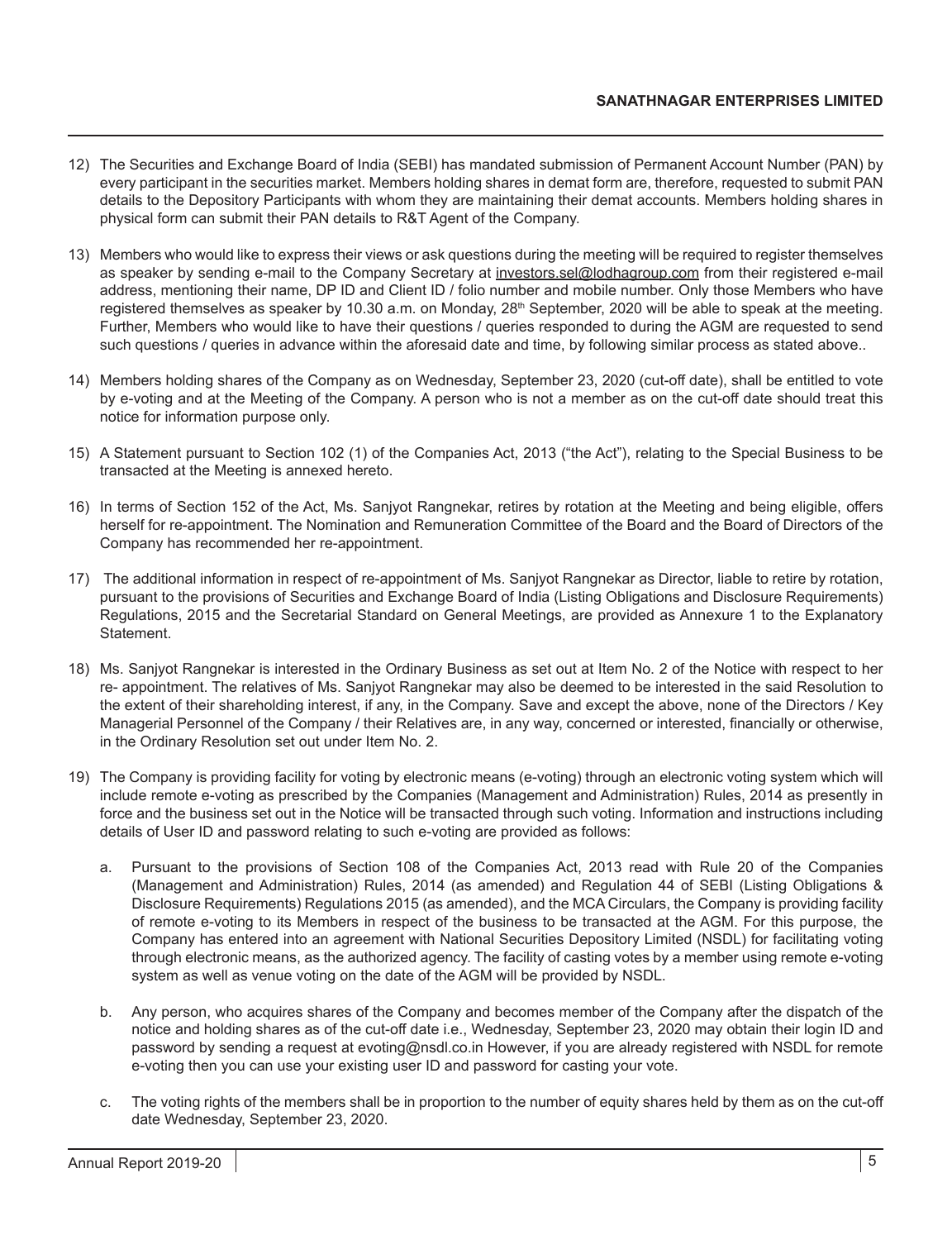#### **SANATHNAGAR ENTERPRISES LIMITED**

- d. A person, whose name is recorded in the Register of Members or in the Register of Beneficial Owners maintained by the depositories as on the cut-off date i.e. Wednesday, September 23, 2020 only shall be entitled to avail the facility of remote e-voting as well as e-voting at the AGM.
- e. The remote e-voting period commences on Sunday, September 27, 2020 (9:00 am) and ends on Tuesday, September 29, 2020 (5:00 pm). During this period the members' of the Company, holding shares either in physical form or in dematerialized form, as on the cut-off date i.e. Wednesday, September 23, 2020, may cast their vote by remote e-voting. The remote e-voting module shall be forthwith blocked by NSDL for voting thereafter. Once the vote on a resolution is cast by the member, the member shall not be allowed to change it subsequently or vote again.
- f. You can also update your mobile number and e-mail ID in the user profile details of the folio which may be used for sending future communication(s).
- g. The Company has appointed Shravan A Gupta & Associates, Practising Company Secretary (PCS No. 9990), as the scrutinizer (the 'Scrutinizer') for scruntizing the remote e-voting process as well as voting at the AGM in a fair and transparent manner.
- h. The Members present in the AGM through VC / OAVM facility and have not cast their vote on the Resolutions through remote e-voting, and are otherwise not barred from doing so, shall be eligible to vote through e-voting system during the AGM and e-voting will be opened for 15 minutes after the close of AGM.
- i. The Members who have cast their vote by remote e-voting prior to the AGM may also attend/ participate in the AGM through VC / OAVM but shall not be entitled to cast their vote again.
- j. The Scrutiniser will submit their report to the Chairman or any person authorised by him after completion of the scrutiny and the results of voting will be announced after the AGM of the Company. Subject to receipt of requisite number of votes, the resolutions shall be deemed to be passed on the date of the AGM.
- k. The results declared along with the report of the Scrutinizer will be placed on the website of the Company www.sanathnagar.in and on the website of the NSDL immediately after the declaration of result by the Chairperson or a person authorized by her in writing. The results will also be immediately forwarded to the stock exchange (BSE Limited).
- l. The information and instructions including details of User ID and Password relating to such remote e-voting, e-voting at AGM and attending the AGM through VC/OAVM are as under:

#### **THE INSTRUCTIONS FOR MEMBERS FOR REMOTE E-VOTING ARE AS UNDER:-**

#### **How do I vote electronically using NSDL e-Voting system?**

The way to vote electronically on NSDL e-Voting system consists of "Two Steps" which are mentioned below:

#### **Step 1: Log-in to NSDL e-Voting system at https://www.evoting.nsdl.com/ Step 2: Cast your vote electronically on NSDL e-Voting system.**

#### **Details on Step 1 is mentioned below:**

#### **How to Log-in to NSDL e-Voting website?**

- 1. Visit the e-Voting website of NSDL. Open web browser by typing the following URL: https://www.evoting.nsdl.com/ either on a Personal Computer or on a mobile.
- 2. Once the home page of e-Voting system is launched, click on the icon "Login" which is available under 'Shareholders' section.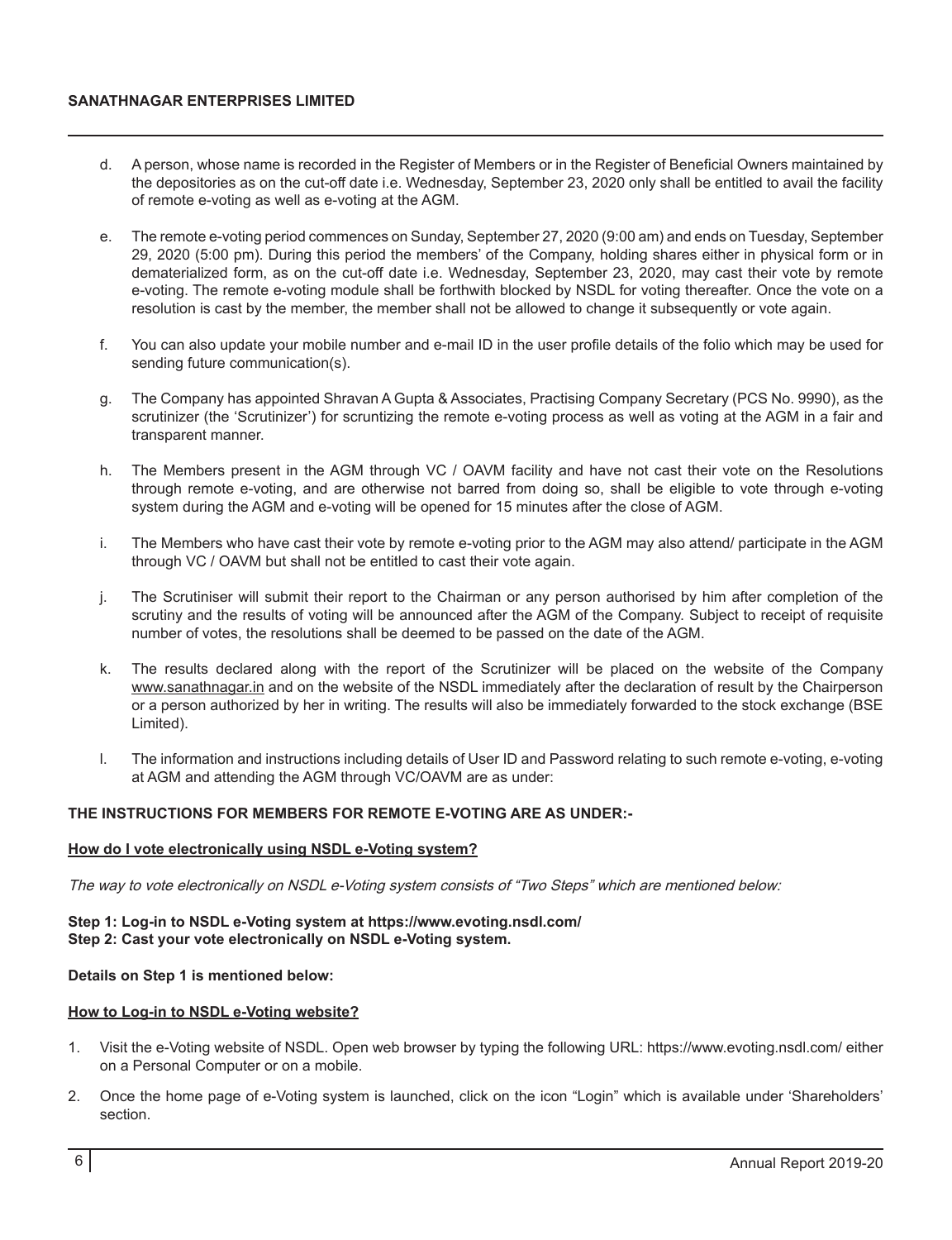3. A new screen will open. You will have to enter your User ID, your Password and a Verification Code as shown on the screen.

Alternatively, if you are registered for NSDL eservices i.e. IDEAS, you can log-in at https://eservices.nsdl.com/ with your existing IDEAS login. Once you log-in to NSDL eservices after using your log-in credentials, click on e-Voting and you can proceed to Step 2 i.e. Cast your vote electronically.

4. Your User ID details are given below :

| Manner of holding shares i.e. Demat (NSDL or CDSL)   Your User ID is:<br>or Physical                          |                                                                                                                                                                 |
|---------------------------------------------------------------------------------------------------------------|-----------------------------------------------------------------------------------------------------------------------------------------------------------------|
| a) For Members who hold shares in demat account with 8 Character DP ID followed by 8 Digit Client ID<br>NSDL. | For example if your DP ID is IN300*** and Client ID is<br>12****** then your user ID is IN300***12******.                                                       |
| b) For Members who hold shares in demat account with<br>CDSL.                                                 | 16 Digit Beneficiary ID<br>For example if your Beneficiary ID is 12************** then<br>your user ID is 12**************                                      |
| c) For Members holding shares in Physical Form.                                                               | EVEN Number followed by Folio Number registered with<br>the company<br>For example if folio number is 001*** and EVEN is 101456<br>then user ID is 101456001*** |

- 5. Your password details are given below:
	- a) If you are already registered for e-Voting, then you can user your existing password to login and cast your vote.
	- b) If you are using NSDL e-Voting system for the first time, you will need to retrieve the 'initial password' which was communicated to you. Once you retrieve your 'initial password', you need to enter the 'initial password' and the system will force you to change your password.
	- c) How to retrieve your 'initial password'?
		- (i) If your email ID is registered in your demat account or with the company, your 'initial password' is communicated to you on your email ID. Trace the email sent to you from NSDL from your mailbox. Open the email and open the attachment i.e. a .pdf file. Open the .pdf file. The password to open the .pdf file is your 8 digit client ID for NSDL account, last 8 digits of client ID for CDSL account or folio number for shares held in physical form. The .pdf file contains your 'User ID' and your 'initial password'.
		- (ii) If your email ID is not registered, please follow steps mentioned below in process for those shareholders whose email ids are not registered
- 6. If you are unable to retrieve or have not received the " Initial password" or have forgotten your password:
	- a) Click on "Forgot User Details/Password?"(If you are holding shares in your demat account with NSDL or CDSL) option available on www.evoting.nsdl.com.
	- b) "Physical User Reset Password?" (If you are holding shares in physical mode) option available on www.evoting.nsdl. com.
	- c) If you are still unable to get the password by aforesaid two options, you can send a request at evoting@nsdl.co.in mentioning your demat account number/folio number, your PAN, your name and your registered address.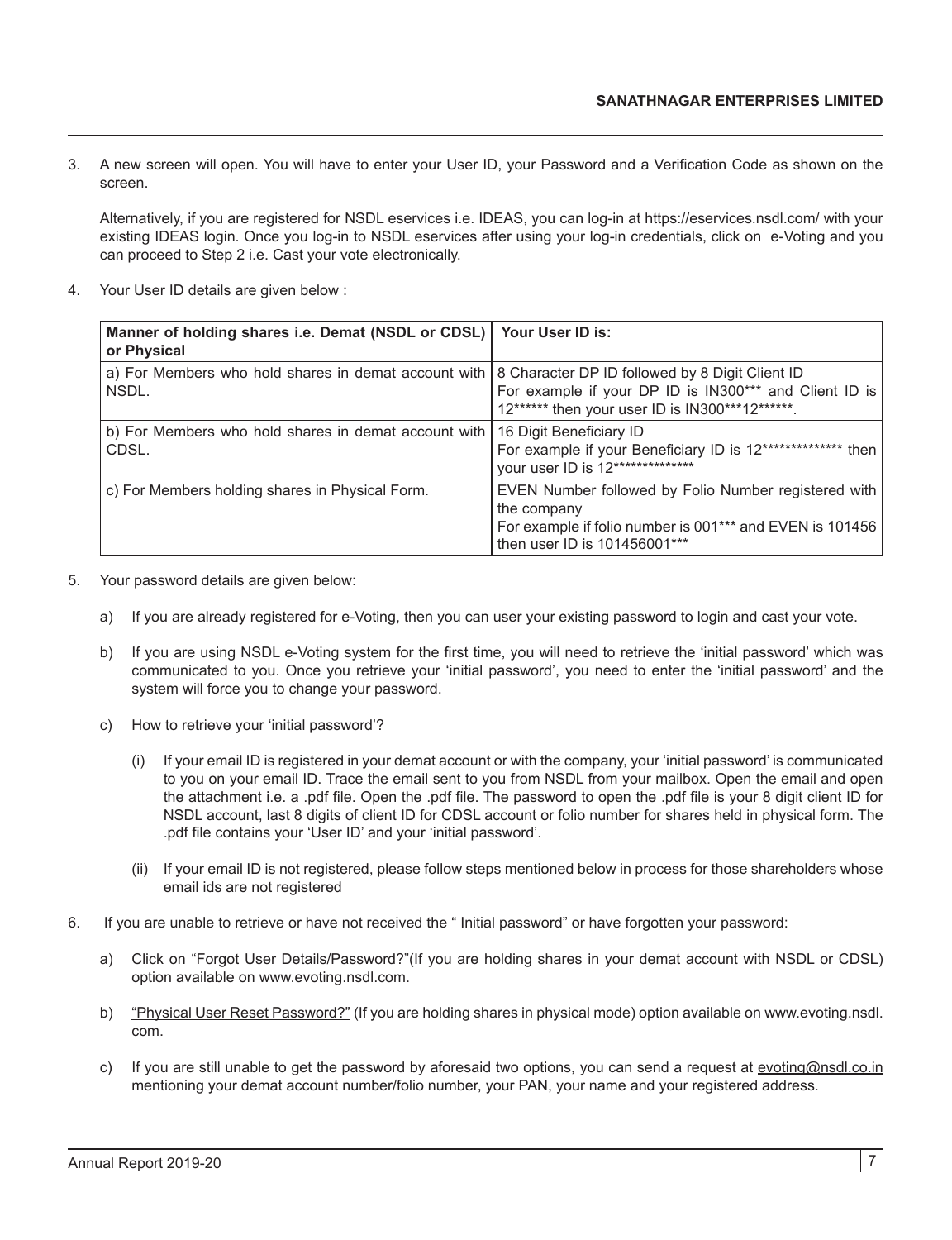#### **SANATHNAGAR ENTERPRISES LIMITED**

- d) Members can also use the OTP (One Time Password) based login for casting the votes on the e-Voting system of NSDL.
- 7. After entering your password, tick on Agree to "Terms and Conditions" by selecting on the check box.
- 8. Now, you will have to click on "Login" button.
- 9. After you click on the "Login" button, Home page of e-Voting will open.

#### **Details on Step 2 is given below:**

#### **How to cast your vote electronically on NSDL e-Voting system?**

- 1. After successful login at Step 1, you will be able to see the Home page of e-Voting. Click on e-Voting. Then, click on Active Voting Cycles.
- 2. After click on Active Voting Cycles, you will be able to see all the companies "EVEN" in which you are holding shares and whose voting cycle is in active status.
- 3. Select "EVEN" of company for which you wish to cast your vote.
- 4. Now you are ready for e-Voting as the Voting page opens.
- 5. Cast your vote by selecting appropriate options i.e. assent or dissent, verify/modify the number of shares for which you wish to cast your vote and click on "Submit" and also "Confirm" when prompted.
- 6. Upon confirmation, the message "Vote cast successfully" will be displayed.
- 7. You can also take the printout of the votes cast by you by clicking on the print option on the confirmation page.
- 8. Once you confirm your vote on the resolution, you will not be allowed to modify your vote.

#### **General Guidelines for shareholders**

- 1 Institutional shareholders (i.e. other than individuals, HUF, NRI etc.) are required to send scanned copy (PDF/JPG Format) of the relevant Board Resolution/ Authority letter etc. with attested specimen signature of the duly authorized signatory(ies) who are authorized to vote, to the Scrutinizer by e-mail to cs.shravangupta@gmail.com with a copy marked to evoting@nsdl.co.in.
- 2 It is strongly recommended not to share your password with any other person and take utmost care to keep your password confidential. Login to the e-voting website will be disabled upon five unsuccessful attempts to key in the correct password. In such an event, you will need to go through the "Forgot User Details/Password?" or "Physical User Reset Password?" option available on www.evoting.nsdl.com to reset the password.
- 3 In case of any queries, you may refer the Frequently Asked Questions (FAQs) for Shareholders and e-voting user manual for Shareholders available at the download section of www.evoting.nsdl.com or call on toll free no.: 1800-222-990 or send a request to Sarita Mote, Asst. Manager at evoting@nsdl.co.in

#### **Process for those shareholders whose email ids are not registered with the depositories for procuring user id and password and registration of e mail ids for e-voting for the resolutions set out in this notice:**

1. In case shares are held in physical mode please provide Folio No., Name of shareholder, scanned copy of the share certificate (front and back), PAN (self attested scanned copy of PAN card), AADHAR (self attested scanned copy of Aadhar Card) by email to investors.sel@lodhagroup.com.